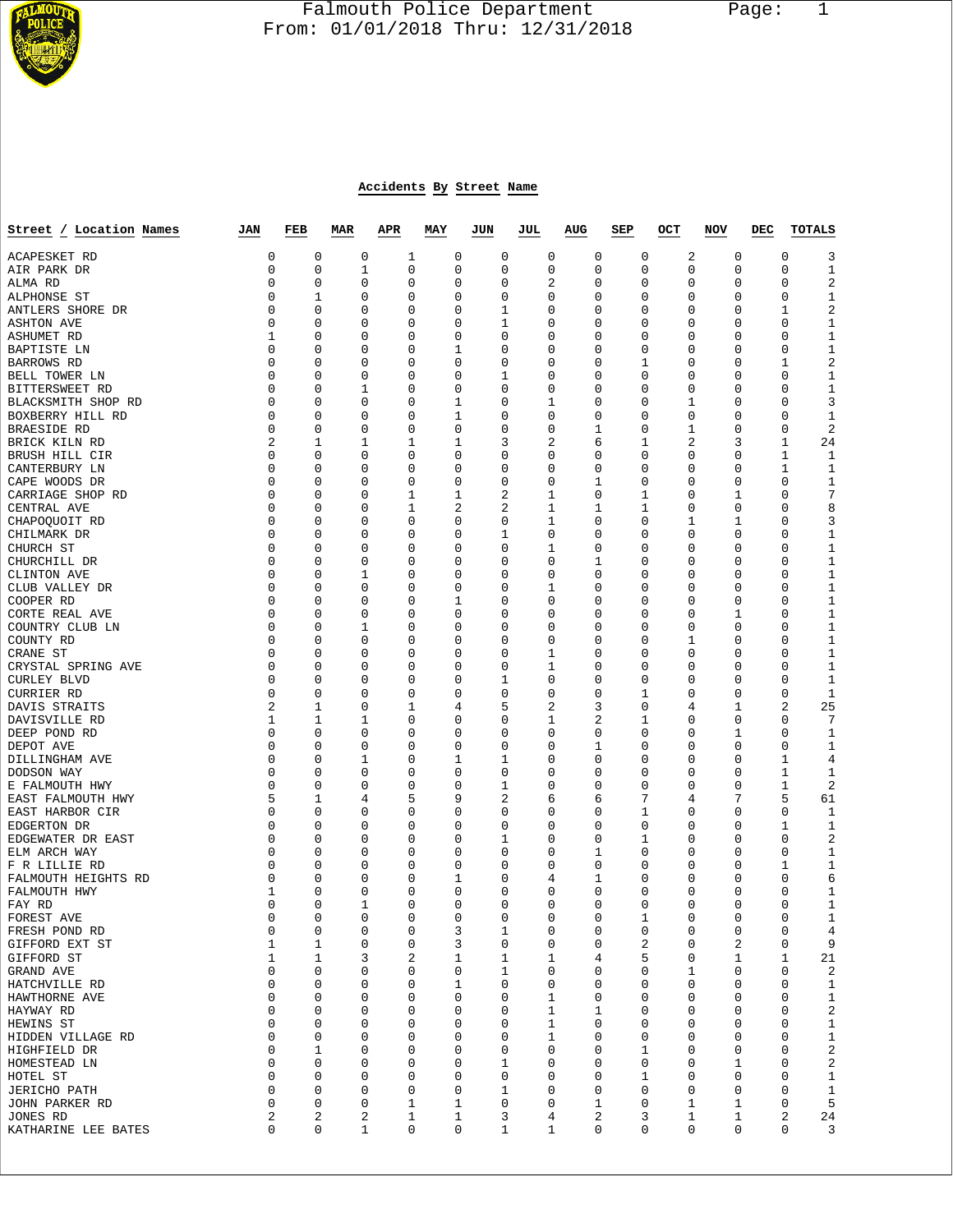## Falmouth Police Department Page: 2 From: 01/01/2018 Thru: 12/31/2018

| LAKE SHORE DR        | 0           | 0           | 0              | 0           | 0            | 1            | 0            | 0              | 0           | 0           | 0           | 0            | 1              |
|----------------------|-------------|-------------|----------------|-------------|--------------|--------------|--------------|----------------|-------------|-------------|-------------|--------------|----------------|
| LAKEVIEW AVE         | 0           | 0           | 0              | 0           | 0            | 0            | 1            | 0              | 0           | 0           | 0           | 0            | $\mathbf 1$    |
| LANTERN LN           | 0           | 0           | $\mathbf 0$    | 0           | 0            | 0            | 1            | 0              | 0           | 0           | 0           | 0            | 1              |
|                      |             |             |                |             |              |              |              |                |             |             |             |              |                |
| LIMERICK LN          | 0           | 0           | 0              | 0           | 1            | 0            | 0            | 0              | 0           | 0           | 0           | 0            | 1              |
| LOCUST ST            | 0           | 0           | 0              | 1           | 0            | 0            | 1            | 0              | 0           | 1           | 0           | 0            | 3              |
| LUSCOMBE AVE         | 0           | 1           | $\mathbf 0$    | 0           | 0            | 1            | 2            | 0              | 0           | 0           | 0           | 0            | 4              |
| MAIN ST              | 3           | 2           | 3              | 4           | 4            | 7            | 6            | 4              | 1           | 5           | 0           | 3            | 42             |
| MARAVISTA AVE        | 0           | 0           | 0              | 0           | 0            | 3            | 2            | 0              | 0           | 1           | 0           | 0            | 6              |
| MARAVISTA AVE EXT    | 0           | 0           | 0              | 0           | 1            | 0            | 0            | 0              | 0           | 1           | 1           | 0            | 3              |
|                      |             |             |                |             |              |              |              |                |             |             |             |              |                |
| MBL ST               | 0           | 0           | 0              | 0           | 0            | 0            | 1            | 0              | 0           | 0           | 0           | 0            | 1              |
| MENAUHANT RD         | 1           | 2           | 1              | 0           | 1            | 1            | 6            | 1              | 2           | 0           | 0           | 0            | 15             |
| MILL RD              | 0           | 0           | 0              | 0           | 0            | 0            | 0            | 1              | 0           | 0           | 0           | 0            | 1              |
| MILLFIELD ST         | 0           | 0           | 0              | 0           | 0            | 0            | 0            | 1              | 0           | 0           | 1           | 0            | 2              |
|                      | 0           | 0           | 0              | 0           | 0            | 0            | 0            | 0              | 0           | 0           | 0           | 1            | 1              |
| MOONPENNY LN         |             |             |                |             |              |              |              |                |             |             |             |              |                |
| N FALMOUTH HWY       | 0           | 0           | $\mathbf 0$    | 0           | 0            | 0            | 1            | 0              | 0           | 0           | 0           | 0            | $\mathbf 1$    |
| NOBSKA RD            | $\Omega$    | 0           | 0              | 0           | 0            | 0            | 0            | 0              | 1           | 0           | 0           | 0            | 1              |
| NORTH FALMOUTH HWY   | 1           | 1           | 0              | 0           | 1            | 3            | 1            | 0              | 1           | 0           | 2           | 1            | 11             |
| NORTH HILL DR        | 0           | 0           | $\mathbf 0$    | 0           | 0            | 0            | 0            | 1              | 0           | 0           | 1           | 0            | $\overline{c}$ |
| NORTH MAIN ST        | 0           | 0           | 0              | 0           | 0            | 0            | 1            | 1              | 1           | 0           | 0           | 0            | 3              |
|                      |             |             |                |             |              |              |              |                |             |             |             |              |                |
| NYE RD               | 0           | 0           | 1              | 0           | 0            | 0            | 0            | 0              | 0           | 0           | 0           | 0            | 1              |
| OLD BARNSTABLE RD    | 2           | 0           | 0              | 2           | 2            | 1            | 0            | 1              | 0           | 0           | 1           | 2            | 11             |
| OLD COUNTY RD        | 0           | 0           | 0              | 0           | 0            | 0            | 0            | 0              | 0           | 0           | 0           | 1            | 1              |
| OLD MAIN RD          | 1           | 0           | 1              | 0           | 0            | 0            | 1            | 1              | 0           | 0           | 0           | 0            | 4              |
| OLD MEETING HOUSE RD | 0           | 0           | 0              | 0           | 0            | 0            | 2            | 0              | 1           | 0           | 0           | $\mathbf 0$  | 3              |
|                      |             |             |                |             |              |              |              |                |             |             |             |              |                |
| OLD SHORE RD         | 0           | 0           | 0              | 0           | 0            | 0            | 1            | 0              | 0           | 0           | 0           | 0            | $\mathbf 1$    |
| OSTROM RD            | 1           | 0           | 0              | 0           | 0            | 0            | 0            | 0              | 0           | 0           | 0           | 0            | $\mathbf 1$    |
| OYSTER POND RD       | 0           | 0           | 1              | 0           | 0            | 0            | 0            | 0              | 0           | 0           | 1           | 0            | $\overline{c}$ |
| PALMER AVE           | 4           | 3           | 1              | 1           | 4            | 2            | 2            | 4              | 0           | 2           | 4           | 2            | 29             |
| PARSONS LN           | $\Omega$    | 0           | 0              | 0           | 0            | 0            | 1            | 0              | 0           | 0           | 0           | 0            | 1              |
|                      | 0           | 0           |                | 0           | 0            | 0            | 0            |                | 0           |             | 0           |              |                |
| PENNSYLVANIA AVE     |             |             | 1              |             |              |              |              | 0              |             | 0           |             | 0            | 1              |
| PINECREST BEACH DR   | 1           | 2           | 0              | 0           | 0            | 0            | 0            | 1              | 0           | 0           | 1           | 1            | 6              |
| PLUM HOLLOW RD       | 0           | 0           | 1              | 0           | 0            | 0            | 0            | 0              | 0           | 0           | 0           | 0            | $\mathbf 1$    |
| <b>OUAKER RD</b>     | 1           | 0           | 0              | 2           | 0            | 0            | 0            | 0              | 0           | 1           | 0           | 0            | $\,4$          |
| <b>OUASHNET WAY</b>  | 0           | 0           | 1              | 0           | 0            | 0            | 0            | 0              | 0           | 0           | 0           | 0            | $\mathbf 1$    |
|                      | 0           | 0           | 0              | 0           | 0            | 0            | 1            | 1              | 0           | 0           | 0           | 1            | 3              |
| QUISSETT AVE         |             |             |                |             |              |              |              |                |             |             |             |              |                |
| RAILROAD AVE         | 0           | 0           | 0              | 0           | 0            | 0            | 0            | 0              | 0           | 0           | 0           | 1            | $\mathbf 1$    |
| RANDOLPH ST          | 0           | 0           | 1              | 0           | 0            | 1            | 0            | 0              | 0           | 0           | 0           | 0            | $\sqrt{2}$     |
| RANSOM RD            | 0           | 0           | 1              | 0           | 0            | 0            | 0            | 0              | 0           | 0           | 0           | 0            | $\mathbf 1$    |
| RED BROOK RD         | 1           | 0           | 0              | 0           | 0            | 1            | 0            | 0              | 0           | 0           | 0           | 0            | 2              |
| ROBBINS RD           | 0           | 0           | 0              | 0           | 0            | 0            | 0            | 1              | 0           | 0           | 1           | 0            | 2              |
|                      |             |             |                |             |              |              |              |                |             |             |             |              |                |
| RT 151               | 4           | 1           | 2              | 1           | 10           | 8            | 5            | 5              | 2           | 2           | 6           | 6            | 52             |
| RT 28 NORTH          | 1           | 1           | 1              | 1           | 0            | 0            | 0            | 0              | 1           | 1           | 0           | 1            | 7              |
| RT 28 S              | 0           | 0           | 0              | 0           | 0            | 0            | 1            | 0              | 0           | 0           | 0           | 0            | $\mathbf 1$    |
| RT 28 SOUTH          | 1           | 0           | $\overline{2}$ | 1           | 0            | 0            | 1            | 0              | 2           | 0           | 2           | 0            | 9              |
| SAM TURNER RD        | 0           | 0           | $\mathbf 0$    | 0           | 1            | 0            | 0            | 0              | 0           | 0           | 0           | 0            | 1              |
|                      |             |             |                |             |              |              |              |                |             |             |             |              |                |
| SANDWICH RD          | 3           | 0           | 5              | 1           | 4            | 1            | 9            | 4              | 3           | 2           | 5           | 1            | 38             |
| SANTA MARIA LN       | $\Omega$    | 0           | 0              | 0           | 0            | 0            | 0            | 0              | 0           | 1           | 0           | 0            | 1              |
| <b>SCRANTON AVE</b>  | 0           | 0           | 0              | 0           | 0            | 0            | 4            | 1              | 0           | 0           | 0           | 0            | 5              |
| SEACOAST SHORES BLVD | 0           | 0           | 1              | 0           | 1            | 1            | 1            | 0              | 1           | 0           | 1           | 0            | 6              |
| SEASPRAY DR          | 0           | 1           | 0              | 0           | 0            | 0            | 0            | 0              | 0           | 0           | 0           | 0            | $\mathbf 1$    |
| SERVICE RD           | 1           | 0           | $\mathbf 0$    | 0           | 0            | 0            | 0            | 0              | 0           | 1           | 0           | $\mathbf 0$  | 2              |
|                      |             |             |                |             |              |              |              |                |             |             |             |              |                |
| SHORE ST             | 0           | 0           | 0              | 0           | 0            | 0            | 1            | 0              | $\mathbf 0$ | 0           | 0           | 0            | 1              |
| SHOREWOOD DR         | $\Omega$    | $\Omega$    | $\Omega$       | 0           | 0            | 0            | $\Omega$     | $\Omega$       | $\Omega$    | $\Omega$    | 1           | 0            | 1              |
| SILVER BEACH AVE     | $\mathbf 0$ | 1           | $\mathbf 0$    | $\mathbf 0$ | $\mathbf 0$  | $\mathbf 0$  | $\mathbf 0$  | $\mathbf 0$    | 0           | $\mathbf 0$ | $\mathbf 0$ | $\mathbf 0$  | 1              |
| SIPPEWISSETT RD      | 0           | 0           | 1              | 0           | 0            | 0            | 1            | 0              | 0           | 0           | 0           | 0            | $\sqrt{2}$     |
| SOPHIE LN            | 0           | 0           | $\mathsf 0$    | 0           | 0            | 0            | 0            | 0              | 0           | 1           | 0           | 0            | $\mathbf 1$    |
|                      | 0           | 4           | $\mathbf 0$    | 0           | $\mathbf 0$  | $\mathbf{0}$ | 1            | 1              | 0           | 0           | 0           | 0            | $\epsilon$     |
| SPRING BARS RD       |             |             |                |             |              |              |              |                |             |             |             |              |                |
| SQUIBNOCKETT DR      | 0           | 1           | 0              | 0           | 0            | $\mathbf 0$  | 0            | 0              | 0           | 0           | 0           | 0            | $\mathbf 1$    |
| STRIPER LN           | $\mathbf 0$ | 0           | 0              | 0           | 0            | 0            | 0            | 1              | 0           | 0           | 0           | 0            | $\mathbf 1$    |
| SURF DR              | $\mathbf 0$ | 0           | $\mathbf 0$    | 0           | $\mathbf 0$  | $\mathbf{0}$ | 1            | $\overline{a}$ | 0           | 0           | 0           | $\mathbf 0$  | 3              |
| TANGLEWOOD DR        | 0           | 0           | 0              | 1           | 0            | 1            | 0            | 0              | 0           | 0           | 0           | 0            | $\sqrt{2}$     |
| TEATICKET HWY        | 16          | 8           | 9              | 7           | 12           | 12           | 9            | 10             | 11          | 7           | 10          | 9            | 120            |
|                      | 0           | 0           | $\mathbf 0$    | 1           | $\mathbf 0$  | $\mathbf 0$  | 0            | 0              | 0           | 0           | 0           | 0            | $\mathbf{1}$   |
| TEATICKET PATH       |             |             |                |             |              |              |              |                |             |             |             |              |                |
| TER HEUN DR          | 0           | 3           | 1              | 0           | 1            | 1            | 2            | 2              | 0           | 0           | 0           | 1            | 11             |
| THOMAS B LANDERS RD  | 1           | 0           | $\mathbf 0$    | 1           | 2            | $\sqrt{2}$   | 1            | 1              | 1           | 3           | 1           | 0            | 13             |
| TROTTING PARK RD     | $\mathbf 0$ | 1           | $\mathbf 0$    | 0           | $\mathbf 1$  | $\mathbf 0$  | $\mathbf{1}$ | 0              | 0           | 0           | 0           | 0            | 3              |
| TURNER RD            | 0           | 0           | 0              | 0           | 0            | 0            | 0            | 0              | 1           | 0           | 1           | 0            | $\sqrt{2}$     |
| TWIN HILL RD         | 0           | 0           | $\mathbf 0$    | 0           | 0            | 0            | 1            | 0              | 0           | 0           | 0           | 0            | $\mathbf{1}$   |
|                      | $\mathbf 0$ | 0           | $\mathbf{1}$   |             | $\mathbf 0$  | $\mathbf 0$  |              |                |             |             |             |              |                |
| VICTORS LN           |             |             |                | 0           |              |              | 0            | 0              | 0           | 0           | 0           | 0            | $\mathbf{1}$   |
| VIDAL AVE            | 0           | 1           | 0              | 0           | 0            | 0            | 0            | 0              | 0           | 0           | 0           | 0            | 1              |
| W FALMOUTH HWY       | $\mathbf 0$ | 0           | $\mathbf 0$    | 0           | 0            | 0            | 1            | 0              | 0           | 0           | 0           | 0            | $\mathbf{1}$   |
| WAQUOIT HWY          | 2           | 1           | 2              | 2           | 6            | 0            | 4            | 4              | 2           | 1           | 2           | 3            | 29             |
| WAQUOIT LANDING RD   | 0           | $\mathbf 0$ | $\mathbf 0$    | 0           | $\mathbf{1}$ | $\mathsf 0$  | 0            | 2              | 0           | $\mathbf 0$ | 0           | $\mathbf{1}$ | $\overline{4}$ |
|                      |             |             |                |             |              |              |              |                |             |             |             |              |                |